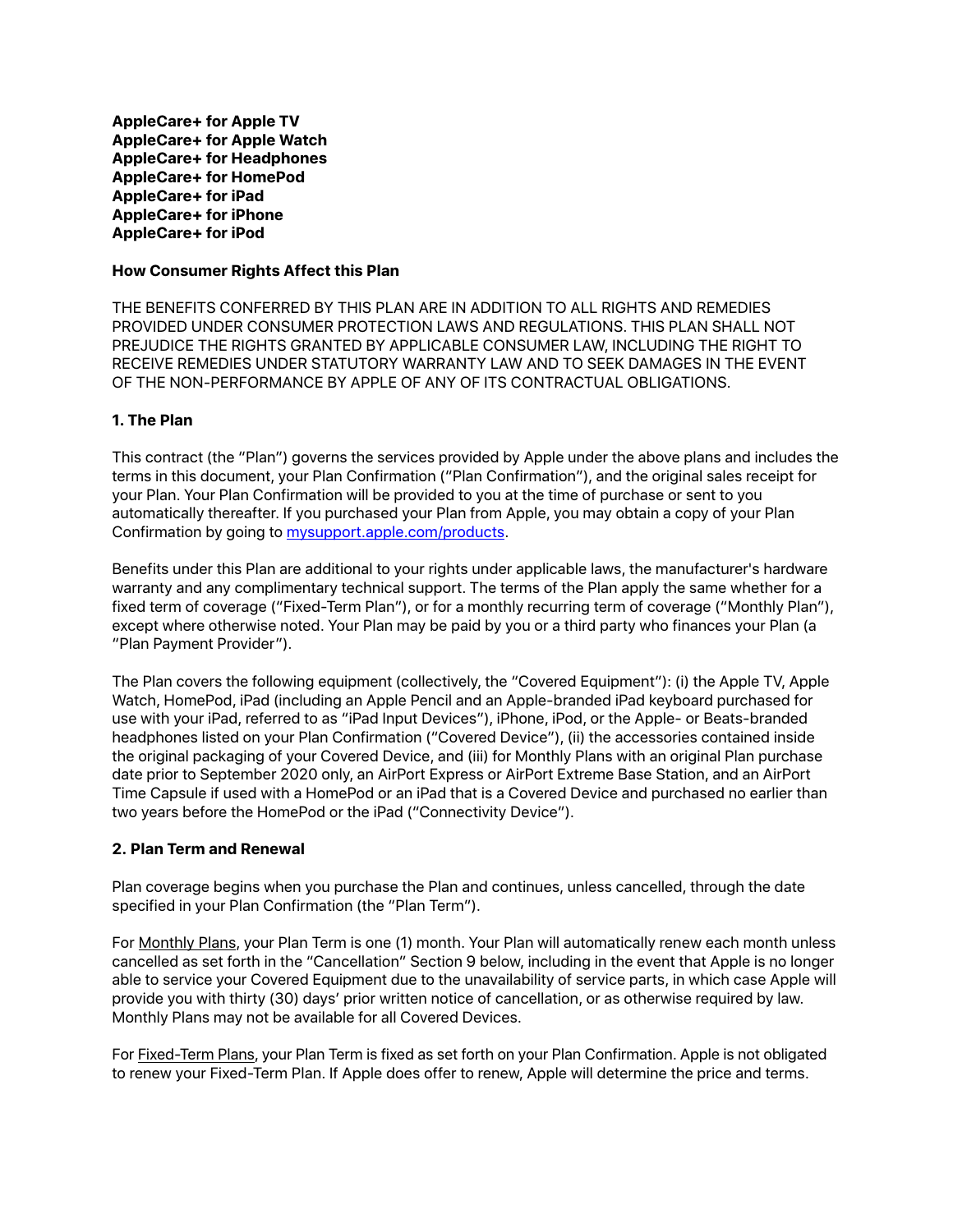For Monthly Plans and Fixed-Term Plans paid in installments (where available), you agree to have the credit card, debit card or other authorized payment source *i.e.* Apple Pay (the "Payment Source") used for your initial Plan purchase to be kept on file to be automatically charged in advance of the first day of each renewal or installment period following your initial purchase so as to renew your Plan, unless cancelled. If your Payment Source cannot be charged for any reason, and you have not otherwise made the appropriate renewal or installment payment on time, your Plan coverage will be cancelled from the date advised to you in a notice of cancellation. Subject to applicable law, Apple has the right, but not the obligation, to accept any late payment and allow your Plan to continue from the date of late payment, including to allow renewal. For Monthly Plans only, if the price of your Monthly Plan is subject to change upon renewal, you will be notified in advance of any price increase, in accordance with Section 11 of this Plan.

You can find the price of the Plan on the original sales receipt as provided by Apple or another seller from whom you've purchased your Plan (a "Reseller").

# **3. What is Covered?**

### 3.1 Hardware Services for Defects or Consumed Battery ("Hardware Service")

If during the Plan Term, you submit a valid claim by notifying Apple that a defect in materials and workmanship has arisen in the Covered Equipment or, in relation to Covered Equipment which uses an integrated rechargeable battery, where the capacity of the Covered Device's battery to hold an electrical charge is less than eighty percent (80%) of its original specifications, Apple will either: (i) repair the defect at no charge, using new parts or parts that are equivalent to new in performance and reliability, or (ii) exchange the Covered Equipment with a replacement product that is new or equivalent to new in performance and reliability.

All replacement products provided under this Plan will at a minimum be functionally equivalent to the original product. If Apple exchanges the Covered Equipment, the original product becomes Apple's property and the replacement product is your property, with coverage effective for the remainder of the Plan Term. Apple may use Covered Devices or replacement parts for service that are sourced from a country that is different from the country from which the Covered Device or original parts were sourced.

#### 3.2 Services for Accidental Damage from Handling ("ADH Service")

If during the Plan Term you submit a valid claim by notifying Apple that the Covered Device has failed due to accidental damage from handling resulting from an unexpected and unintentional external event (such as, drops and damage caused by liquid contact) ("ADH"), Apple will, subject to your payment of the service fee described below, either (i) repair the defect using new or refurbished parts that are equivalent to new in performance and reliability, or (ii) exchange the Covered Device with a replacement product that is new or equivalent to new in performance and reliability. Each time you receive services for ADH is a "Service Event". **Exclusions apply as described below. Further, services for ADH expire and all of Apple's obligations to you under this section are fulfilled in their entirety once Apple has provided to you two (2) Service Events within each twelve (12)-month period based on your Plan's original purchase date as specified on the original sales receipt. Any unused Service Events will expire and you will get two (2) new ADH Service Events to use within the next twelve (12)-month period of continued coverage. All other Plan benefits continue throughout.**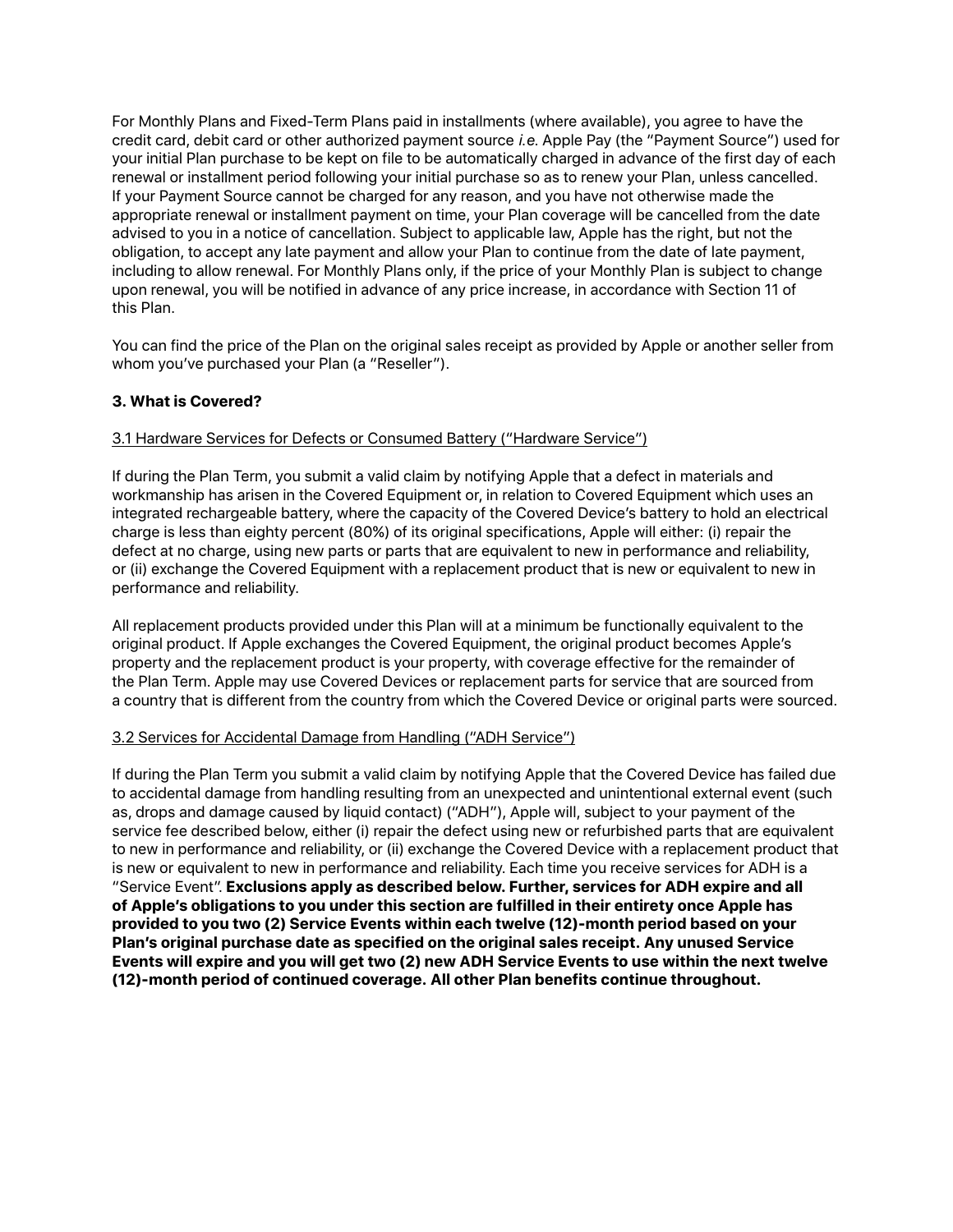The following service fees apply to each Service Event:

| Apple TV:                                           | C\$ 19          |
|-----------------------------------------------------|-----------------|
| Apple Watch (excluding Edition and Hermès):         | C\$ 89          |
| Apple Watch (Edition or Hermès):                    | C\$ 99          |
| HomePod:                                            | C\$ 49          |
| HomePod mini:                                       | $C$$ 19         |
| iPad Pro:                                           | C\$49           |
| iPad (all other models):                            | C\$49           |
| iPad Input Device:                                  | C\$39           |
| iPhone:<br>Screen-Only Damage:<br>All Other Damage: | C\$39<br>C\$129 |
| iPod:                                               | C\$29           |
| Apple-branded headphones:                           | C\$ 39          |
| Beats-branded headphones:                           | C\$39           |

*\*Fees do not include applicable taxes payable by you*

ADH Service for an iPad Input Device will count as a separate Service Event from ADH Service of your iPad and count towards your two Service Events, even if both your iPad and an iPad Input Device are damaged at the same time.

For iPhone – Screen-Only Damage, the Covered Device must have no additional damage beyond the screen, including, but not limited to, a bent or dented enclosure, that would prevent Apple from replacing the screen on the Covered Device. Covered Devices with additional damage will be charged as iPhone All Other Damage. Also, if you elect to use Express Replacement Service ("ERS") for an iPhone with damage that is limited to the screen only (see Section 6(c)), your Service Event will be charged as iPhone All Other Damage.

Please note that if you seek service under this Plan in a country other than your country of purchase, the service fee will need to be paid in that country's currency and at that country's applicable rate – for further details, including regarding applicable fees by country, please visit the AppleCare+ support website at [apple.com/legal/sales-support/applecare/applecareplus/.](http://www.apple.com/legal/sales-support/applecare/applecareplus/)

# 3.3 Technical Support

During the Plan Term, Apple will provide you with priority access to telephone and web-based technical support for Covered Equipment ("Technical Support"). Your Technical Support starts on expiration of the complimentary technical support provided by Apple, which starts on the date you purchase the Covered Equipment. Technical support may include assistance with installation, launch, configuration, troubleshooting, and recovery (excluding data recovery), including storing, retrieving, and managing files; interpreting system error messages; and determining when hardware service is required or ADH coverage may be applicable. Apple will provide support for the then-current version of the supported software,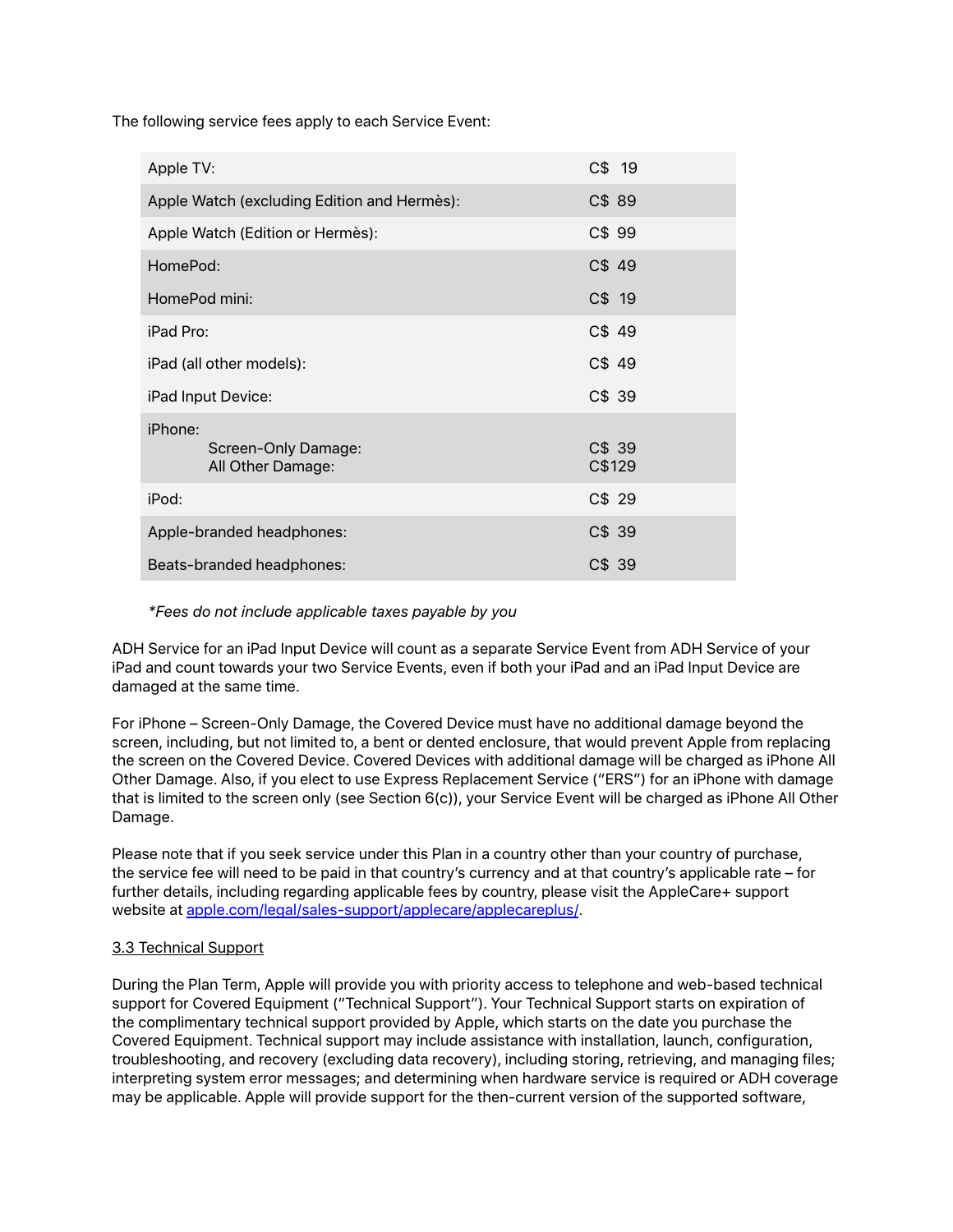and the prior Major Release. For purposes of this section, the term "Major Release" means a significant version of software that is commercially released by Apple in a release number format such as "1.0" or "2.0" and which is not in beta or pre-release form.

Apple Technical Support is limited to the following: (i) the Covered Equipment, (ii) the Apple-branded Operating System ("OS") and Apple- or Beats-branded software applications that are pre-installed on or designed to operate with the Covered Equipment ("Consumer Software"), and (iii) connectivity issues between the Covered Equipment, a laptop or desktop computer, a compatible television, or other compatible wireless device that meets the Covered Equipment's connectivity specifications and runs an operating system supported by the Covered Equipment. **Exclusions apply as described below.**

# **4. What is not Covered?**

# 4.1 Hardware Services and ADH Services

Apple may restrict Hardware Service and ADH Services to the country where the Covered Equipment was originally purchased.

Apple will not provide Hardware Services or ADH Services in the following circumstances:

(a) to protect against normal wear and tear, or to repair cosmetic damage not affecting the functionality of the Covered Equipment;

(b) to conduct preventative maintenance;

(c) to replace Covered Equipment that is lost or stolen;

(d) to repair damage caused by reckless, abusive, willful or intentional conduct, or any use of the Covered Equipment in a manner not normal or intended by Apple;

(e) to install, remove or dispose of the Covered Equipment or the equipment provided to you while the Covered Equipment is being serviced;

(f) to repair damage caused by a product that is not Covered Equipment;

(g) to repair any damage to Covered Equipment (regardless of the cause) if the Covered Equipment has been opened, serviced, modified, or altered by anyone other than Apple or an authorized representative of Apple;

(h) to repair pre-existing conditions of the Covered Equipment if you purchased the Plan after you purchased the Covered Equipment;

(i) to repair any damage to Covered Equipment with a serial number that has been altered, defaced or removed; or

(j) to repair damages caused by fire, earthquake or other external causes.

Installation of third-party parts may affect your coverage. As a condition of receiving Hardware or ADH Services, all Covered Equipment must be returned to Apple in its entirety including all original parts or Apple-authorized replacement components. The restriction does not prejudice your consumer law rights.

# 4.2 Technical Support

Apple will not provide Technical Support in the following circumstances:

(a) For use of the OS and Consumer Software as server-based applications;

(b) For issues that could be resolved by upgrading software to the then-current version;

(c) For third-party products or their effects on or interactions with the Covered Equipment;

(d) For your use of a computer or OS that is not related to Consumer Software or to connectivity issues with the Covered Equipment;

(e) For software other than the Consumer Software;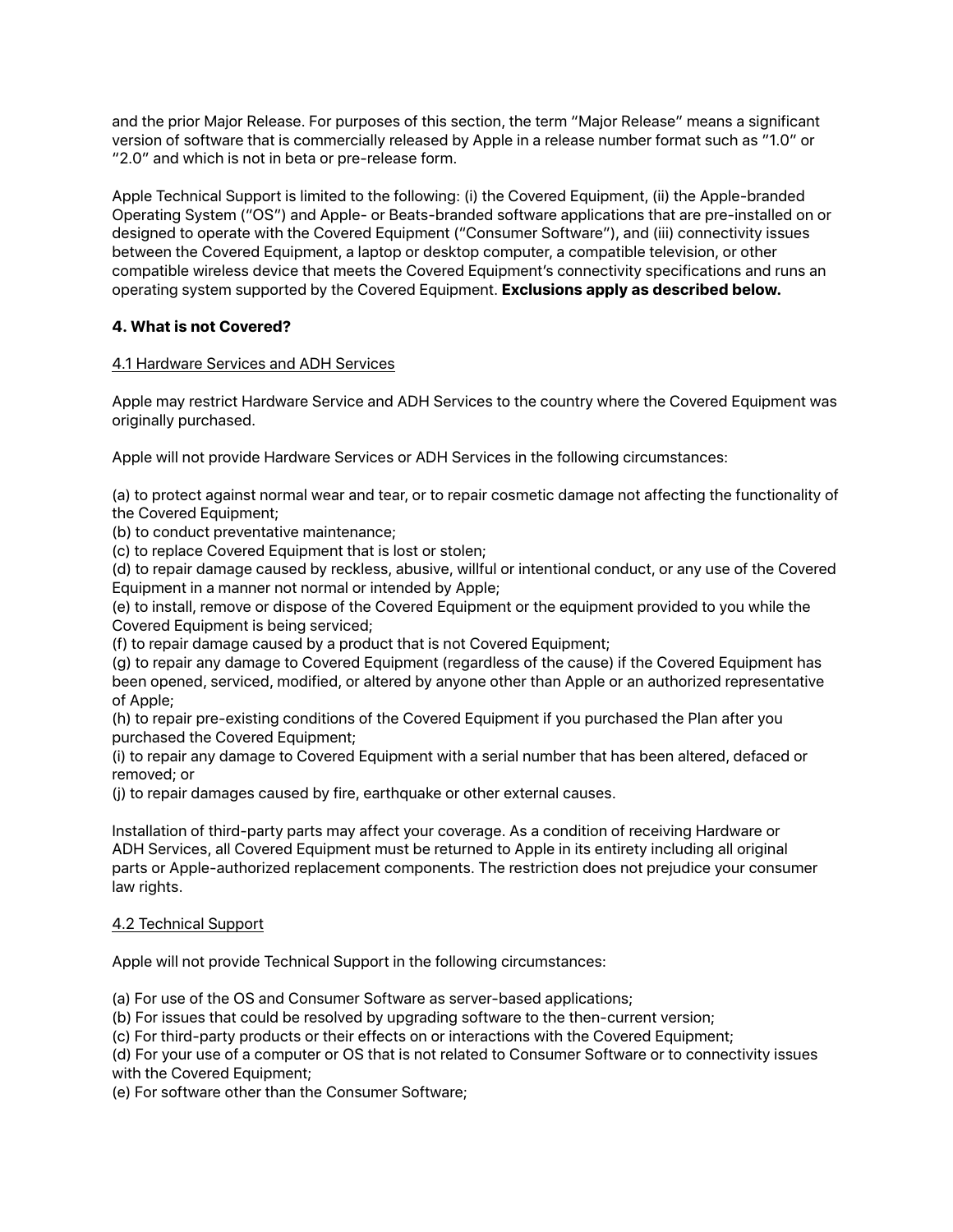(f) For any Consumer Software designated as "beta", "prerelease", or "preview", or similar designation; or (g) For damage to, or loss of, any software or data that was residing or recorded on the Covered Equipment (note: the Plan does not cover the recovery or reinstallation of software programs and user data).

# **5. How to Obtain Service and Support?**

You may obtain service or Technical Support by calling Apple or accessing [support.apple.com/country-selector.](http://support.apple.com/country-selector) You must provide the Plan Agreement Number or Covered Device serial number. You must also, upon request, present your Plan Confirmation, and the original sales receipt for your Covered Device and your Plan.

# **6. Service Options**

Apple will provide hardware services to you through one or more of these options:

(a) Carry-in service. Carry-in service is available for most Covered Equipment. Return the Covered Equipment to an Apple-owned retail store location or to an Apple Authorized Service Provider ("AASP") that offers carry-in service. Service will be performed for you at the store, or the store may send the Covered Equipment to an Apple repair service ("ARS") site for service. You must promptly retrieve the Covered Equipment.

(b) Mail-in service. Direct mail-in service is available for most Covered Equipment. If Apple determines that your Covered Equipment is eligible for mail-in service, Apple will send you prepaid waybills (and, if needed, packaging material). You must ship the Covered Equipment to an ARS site in accordance with Apple's instructions. Once service is complete, the ARS site will return the Covered Equipment to you. Apple will pay for shipping to and from your location if you follow all instructions.

(c) Express Replacement Service ("ERS") or do-it-yourself ("DIY") parts service. ERS is available for certain Covered Equipment. ERS is not available for iPod or for iPhone Screen-Only Damage, however, you may elect to use ERS for iPhone Screen-Only Service Events subject to the iPhone All Other Damage fee listed in Section 3.2. DIY parts service is available for many Covered Equipment. This allows you to service your own Covered Equipment. If Apple requires return of the replaced device or part, Apple may require a credit card authorization to serve as security for the retail price of the replacement device or part and applicable shipping costs until you return the replaced device as instructed. If you are not able to provide credit card authorization, service may not be available to you in which case Apple will offer an alternative arrangement for service. If you fail to return the replaced device or part as instructed or return a replaced device or part that is ineligible for service, Apple will charge the credit card for the authorized amount. If Apple does not require return of the replaced device or part, Apple will ship you free of charge a replacement device or part accompanied by any applicable instructions or requirements for disposal of the replaced device or part. Apple is not responsible for any labor costs you incur in respect to ERS or DIY parts service.

Apple may change the method by which Apple provides repair or replacement service to you, and your Covered Equipment's eligibility to receive a particular method of service.

Service will be limited to the options available in the country where you request service. Service options, parts availability and response times may vary. If service is not available for the Covered Equipment in a country that is not the country of purchase, you may be responsible for shipping and handling charges to facilitate service in a country where service is available. If you seek service in a country that is not the country of purchase, you must comply with all applicable import and export laws and regulations and be responsible for all custom duties, V.A.T. and other associated taxes and charges. For international service, Apple may repair or exchange products and parts with comparable products and parts that comply with local standards.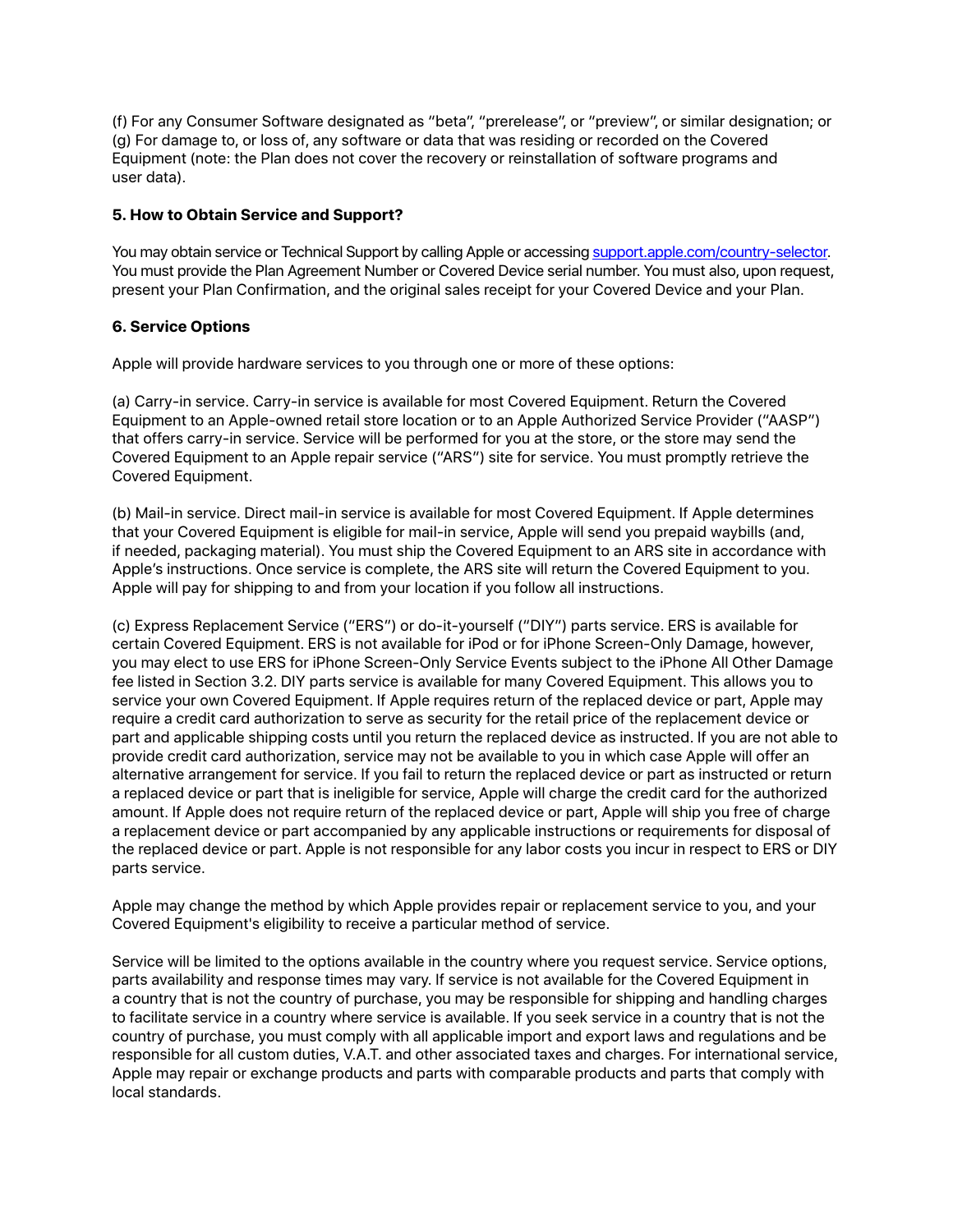### **7. Your Responsibilities**

To receive service or support under the Plan, you agree to (i) provide your Plan Agreement Number and a copy of your Plan's original proof of purchase, (ii) provide information about the symptoms and causes of the issues with the Covered Equipment, (iii) respond to requests for information needed to diagnose or service the Covered Equipment, (iv) follow instructions Apple gives you, (v) update software to currently published releases prior to seeking service, and (vi) back up software and data residing on the Covered Equipment.

DURING HARDWARE SERVICE, APPLE WILL DELETE THE CONTENTS OF THE COVERED EQUIPMENT AND REFORMAT THE STORAGE MEDIA. Apple will return your Covered Equipment or provide a replacement as the Covered Equipment was originally configured, subject to applicable updates. Apple may install OS updates as part of hardware service that will prevent the Covered Equipment from reverting to an earlier version of the OS. Third-party applications installed on the Covered Equipment may not be compatible or work with the Covered Equipment as a result of the OS update. You will be responsible for reinstalling all other software programs, data, and passwords.

### **8. Limitation of Liability**

TO THE MAXIMUM EXTENT PERMITTED BY APPLICABLE LAW, APPLE AND ITS EMPLOYEES AND AGENTS WILL UNDER NO CIRCUMSTANCES BE LIABLE TO YOU OR ANY SUBSEQUENT OWNER OF THE COVERED EQUIPMENT FOR ANY INDIRECT OR CONSEQUENTIAL DAMAGES, INCLUDING, BUT NOT LIMITED TO, THE COSTS OF RECOVERING, REPROGRAMMING, OR REPRODUCING ANY PROGRAM OR DATA OR THE FAILURE TO MAINTAIN THE CONFIDENTIALITY OF DATA, ANY LOSS OF BUSINESS, PROFITS, REVENUE OR ANTICIPATED SAVINGS, RESULTING FROM APPLE'S OBLIGATIONS UNDER THIS PLAN. TO THE MAXIMUM EXTENT PERMITTED BY APPLICABLE LAW, THE LIMIT OF APPLE AND ITS EMPLOYEES' AND AGENTS' LIABILITY TO YOU AND ANY SUBSEQUENT OWNER ARISING UNDER THE PLAN SHALL NOT EXCEED THE ORIGINAL PRICE PAID FOR THE PLAN. APPLE SPECIFICALLY DOES NOT WARRANT THAT (i) IT WILL BE ABLE TO REPAIR OR REPLACE THE COVERED EQUIPMENT WITHOUT RISK TO OR LOSS OF PROGRAMS OR DATA, (ii) IT WILL MAINTAIN THE CONFIDENTIALITY OF DATA, OR (iii) THE OPERATION OF THE PRODUCT WILL BE UNINTERRUPTED OR ERROR-FREE.

THE BENEFITS CONFERRED BY THIS PLAN ARE IN ADDITION TO ANY RIGHTS AND REMEDIES PROVIDED UNDER CONSUMER LAWS AND REGULATIONS. TO THE EXTENT THAT LIABILITY UNDER SUCH LAWS AND REGULATIONS MAY BE LIMITED, APPLE'S LIABILITY IS LIMITED, AT ITS SOLE OPTION, TO REPLACEMENT OR REPAIR OF THE COVERED EQUIPMENT OR SUPPLY OF THE SERVICE. SOME STATES OR PROVINCES DO NOT ALLOW THE EXCLUSION OR LIMITATION OF INCIDENTAL OR CONSEQUENTIAL DAMAGES, SO SOME OR ALL OF THE ABOVE LIMITATIONS MAY NOT APPLY TO YOU.

#### **9. Cancellation**

#### 9.1 Your Cancellation Rights

Regardless of your method of purchase, you may cancel this Plan at any time for any reason.

(a) Cancellations with the return of your Covered Device:

Regardless of your Plan type, to cancel this Plan with the return of your Covered Device, go to the original sales channel of your Covered Device purchase (whether a Reseller or Apple). You (or your Plan Payment Provider as the case may be) will receive a full Plan refund.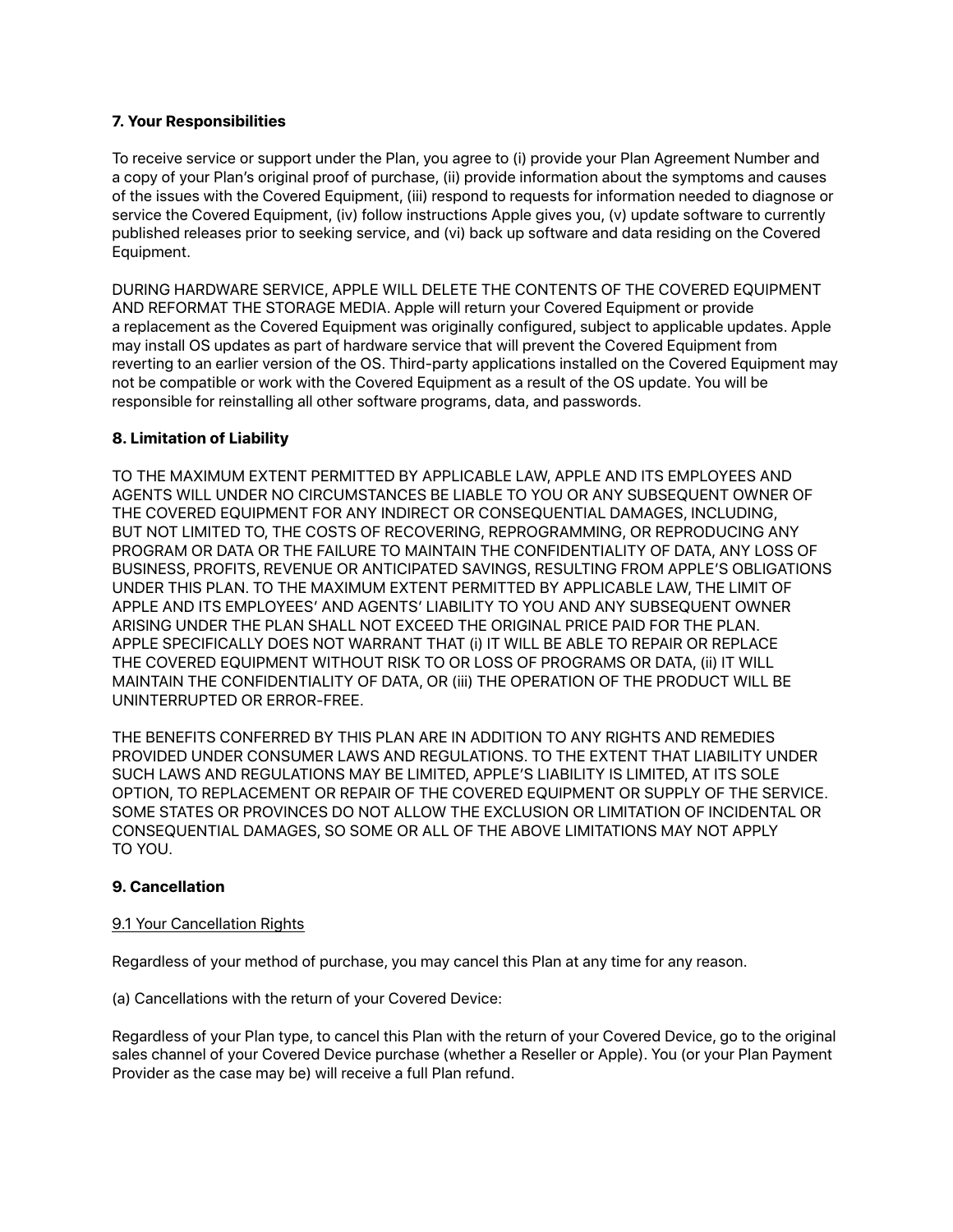(b) All other cancellations:

#### (i) For Monthly Plans:

To cancel a Monthly Plan, you may:

(A) Turn off your next Monthly Plan renewal through your billing platform. You may also have the option to turn off Monthly Plan renewal billing directly on your Covered Device; or

(B) Call your billing provider (whether a Reseller or Apple) to cancel your Monthly Plan.

Unless local law provides otherwise, in either case, your cancellation will be deferred until midnight on the last day of the month for which your last monthly payment was paid. Your Monthly Plan will remain active until the end of that month at which point it will be cancelled and no cancellation refund will be provided. Your failure to timely and fully make any monthly payment will be deemed an expression of your intent to cancel your Plan and no cancellation refund will be provided.

#### (ii) For Fixed-Term Plans:

To cancel a Fixed-Term Plan, call Apple at the number listed below, or send written notice with your Plan Agreement Number to Agreement Administration, P.O. Box 149125, Austin, TX 78714-9125, U.S. You must send a copy of the Plan's original proof of purchase with your notice.

Unless local law provides otherwise, cancellation refunds will be provided as follows:

(A) Within thirty (30) days of your Plan's purchase or receipt of this Plan, whichever occurs later, you will receive a full refund less the value of any benefits provided to you under the Plan.

(B) More than thirty (30) days after your receipt of this Plan, you will receive a pro-rata refund of the original purchase price. The pro-rata refund is based on the percentage of unexpired Plan Term from the Plan's date of purchase, less the value of any benefits provided to you under the Plan.

If your Fixed-Term Plan is financed through a Plan Payment Provider, contact your Plan Payment Provider to cancel your Plan. Apple may return any refund owed to the financing entity who paid Apple for your Plan.

#### 9.2 Apple's Cancellation Rights

If your Payment Source cannot be charged for any reason for amounts due, including for any Monthly Plan renewal or other installment payment owed by you, and you have not otherwise made the appropriate payment by the due date or any applicable renewal date, your Plan may be cancelled for nonpayment and your Plan coverage will cease from the due date or renewal date.

Additionally, unless applicable local law provides otherwise, Apple may cancel this Plan for fraud or material misrepresentation, or if service parts for the Covered Equipment are not available, upon thirty (30) days' prior written notice. If local law permits and Apple cancels this Plan for the unavailability of service parts, you will receive a pro-rata refund for the Plan's unexpired term.

#### 9.3 Effect of Cancellation

Upon the effective date of early cancellation, Apple's future obligations under this Plan to you are fully extinguished.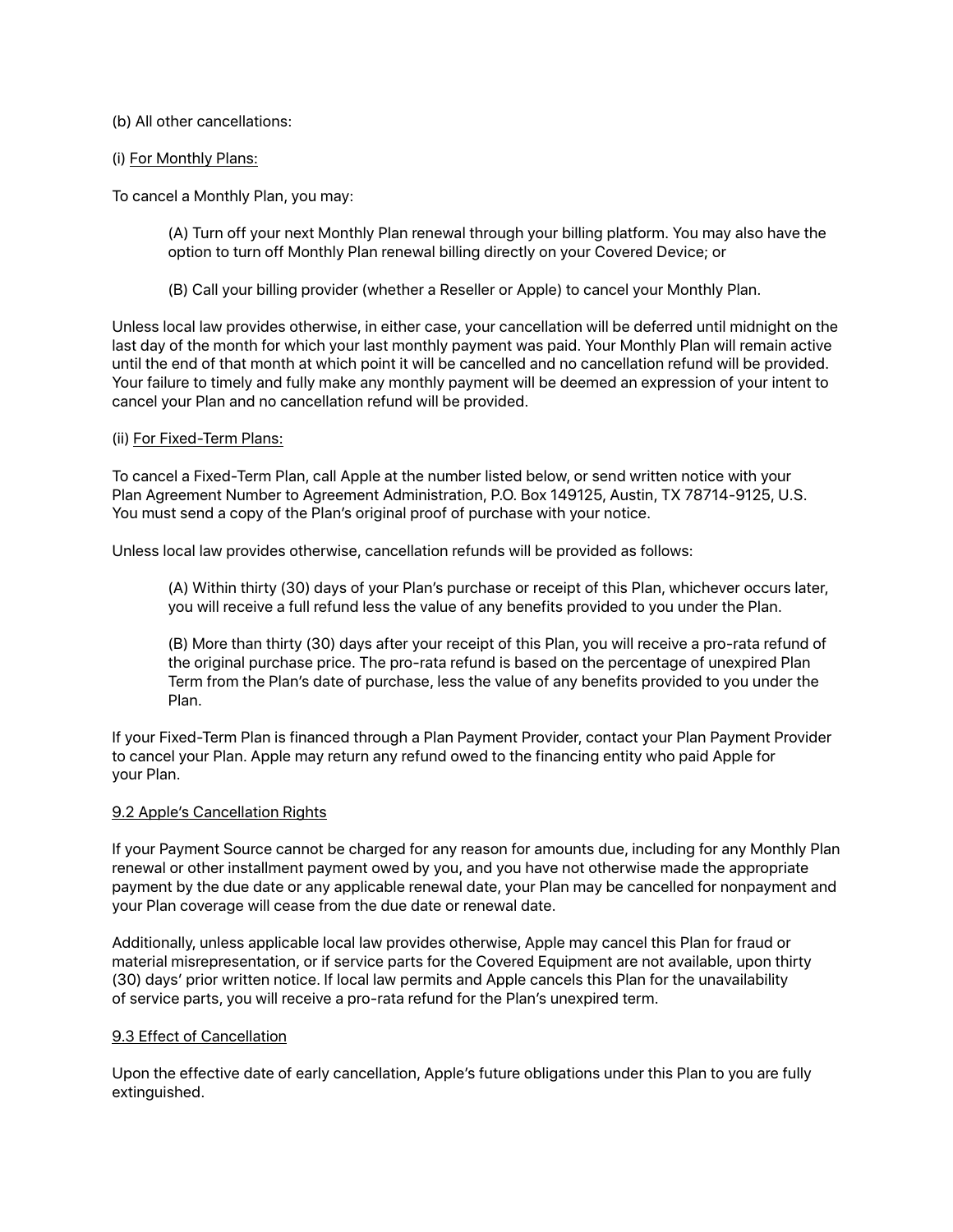### **10. Transfer of Plan**

For Fixed-Term Plans only, you may make a one-time permanent transfer of all of your rights under the Plan to another party, provided that: (i) you transfer to the other party the original proof of purchase, the Plan Confirmation, the Plan's printed materials and this service contract; (ii) you notify Apple of the transfer as instructed at [support.apple.com/en-ca/HT202712,](http://support.apple.com/en-us/HT202712) and (iii) the other party accepts the terms of this service contract. If you financed the purchase of your Plan through a Plan Provider or otherwise pay in installments, the transferee must assume and comply with all payment obligations of the transferor, and any failure to do so by a transferee shall immediately trigger the applicable cancellation provisions as described in Section 9. When notifying Apple of the transfer, you must provide the Plan Agreement Number, the serial number of the Covered Equipment, and the name, address, telephone number and email address of the new owner.

# **11. Plan Changes**

The Plan terms and conditions originally issued to you will remain in effect for the duration of your Plan Term and each Monthly Plan renewal if applicable, unless Apple notifies you of revised Plan terms and conditions. Apple may, at any time, revise any of the terms and conditions of this Plan, including the price and applicable service fees, upon thirty (30) days' written notice to you, or longer if required by law ("Notice Period"). Such notice will be provided in a separate writing or email, or by other reasonable method. If you do not agree to the revised Plan terms and conditions, you may cancel the Plan without penalty. If you do not cancel the Plan within the Notice Period, your continued payment of monthly or other installment charges (if applicable) or request for service under the Plan after receiving notice of a change in your Plan terms and conditions, including with respect to a change in price or service fees, will be deemed consent by you to be bound by such revised Plan terms and conditions. In any event, you may cancel the Plan at any time in accordance with Section 9.

If Apple adopts any revision to this Plan that would broaden your coverage without additional cost or any increase in service fees, the broadened coverage will immediately apply to this Plan.

#### **12. General Terms**

(a) Apple may subcontract or assign performance of its obligations to third parties but shall not be relieved of its obligations to you in doing so.

(b) Apple is not responsible for any failures or delays in performing under the Plan that are due to events outside of Apple's reasonable control.

(c) You are not required to perform preventative maintenance on the Covered Equipment to receive service under the Plan.

(d) This Plan is offered and valid only in provinces or territories of Canada. Persons who have not reached the age of majority may not purchase this Plan. This Plan may not be available in all jurisdictions and is not available where prohibited by law.

(e) In carrying out its obligations Apple may, at its discretion and solely for the purposes of monitoring the quality of Apple's response, record part or all of the calls between you and Apple.

(f) You agree that any information or data disclosed to Apple under this Plan is not confidential or proprietary to you. Furthermore, you agree that Apple may collect and process data on your behalf when it provides service. This may include transferring your data to affiliated companies or service providers in accordance with the Apple Customer Privacy Policy.